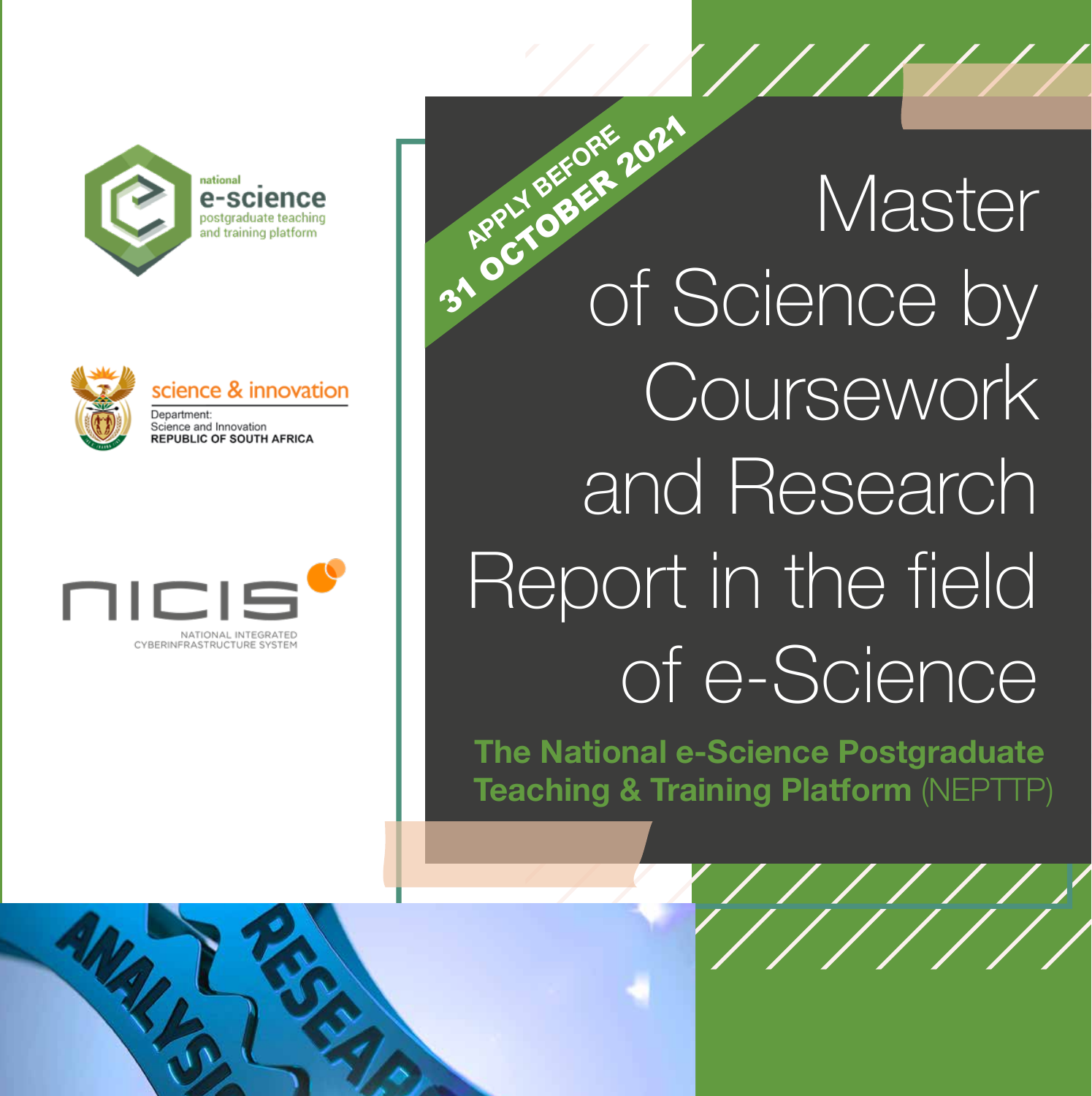# **Are you interested in big data, data analytics or data science?**

**123 美好不好的** 

## **Apply to join this prestigious national programme in an exciting, cutting-edge field!**

This Masters programme trains postgraduate students in computational, mathematical and statistical methods to solve data-driven problems. The programme creates opportunities for students to gain an interdisciplinary perspective in the field of Data Science.

Students register with their Home Institution, but attend coursework at Wits University, Johannesburg, in the first year of their study. On completion of the coursework, students return to their Home Institutions for the second year of study: a research report in Data Science.

The programme forms part of the DSI-NICIS funded National e-Science Postgraduate Teaching and Training Platform (NEPTTP). This Platform is implemented by a Consortium of Universities from around South Africa working together to deliver joint curricula in e-Science.

### **ENTRY REQUIREMENTS**

Applicants are required to have a Bachelor with Honours degree (NQF level 8 qualification) from a relevant discipline in Science (Computer Science, Mathematics, Physics, and Statistics) or Engineering OR a relevant NQF level 8 qualification or a relevant Professional Engineering Degree with demonstrable knowledge of basic principles of Computing, Calculus, Linear Algebra, Probability and Statistics. Applicants require a minimum of 65 percent in their NQF level 8 qualification and fulfil any additional application requirements of the institution through which they are applying, and must be co-approved by the Consortium.